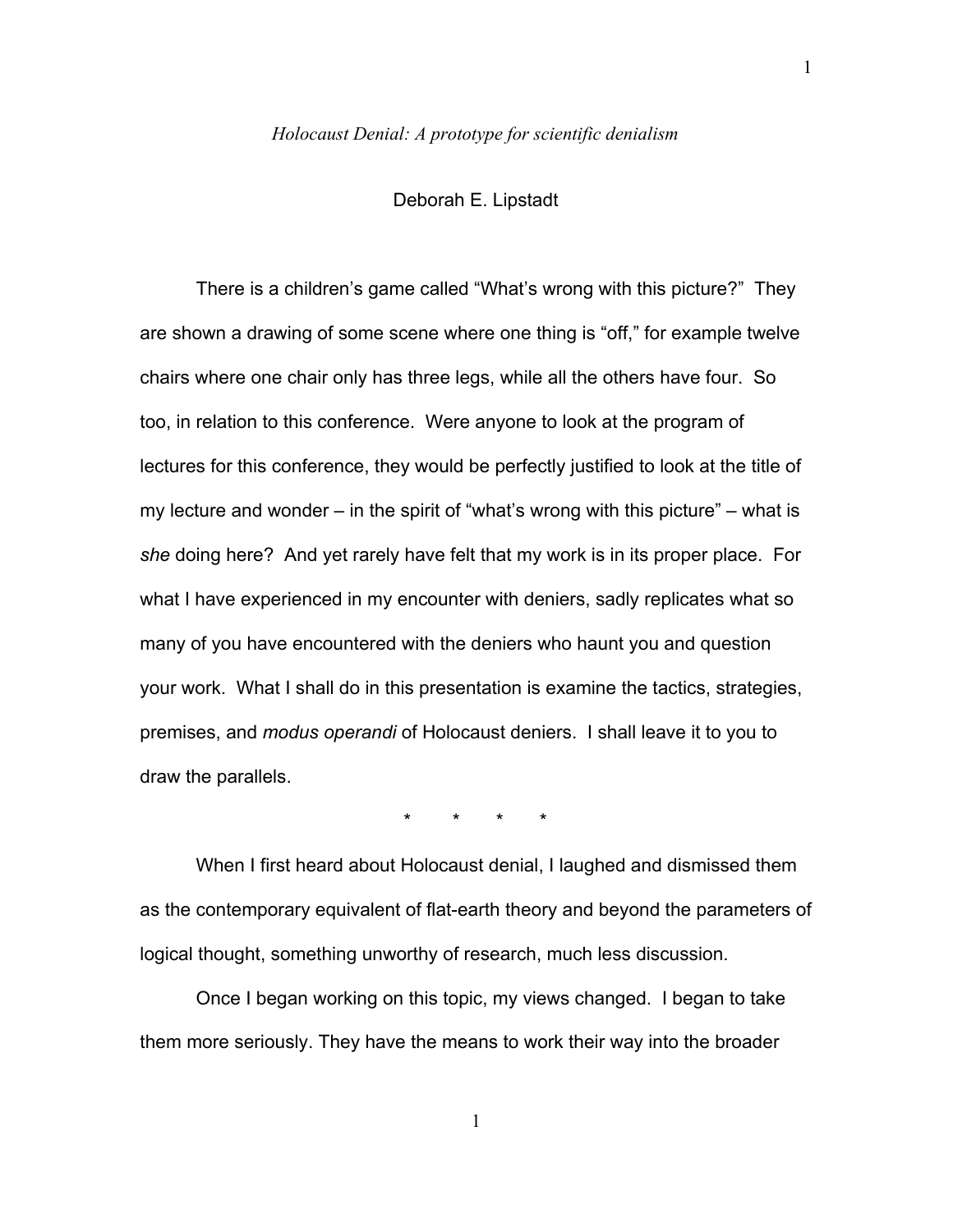public's understanding of events. The second reason that they are worthy of our attention is that deniers rely on a *modus operandi* that can easily camouflage their true intentions. They present themselves as neutral investigators whose only objective is to correct mistakes in history. Because of their skills at hiding their actual goals, many laypeople may well find it hard to identify their arguments as Holocaust denial and, *ipso facto*, false. The third reason why deniers are worthy of our attention is because they have become particularly adept at the use of social media. It has given them a new "lease on life" and allowed them to spread seemingly rational arguments about the Holocaust to a vast audience.

## **The Basic Premises of Traditional Hard-Core Denial**

Though not all Holocaust deniers propound the same arguments, certain claims are common to most of them.

- 1. There was no attempt by the Third Reich to wipe out the Jews of Europe. Any notion of an organized effort to annihilate the Jews is false.
- 2. Some Jews may have suffered and even been killed, but they were not singled out for mass annihilation. They, together with millions of other people, were the victims of war-related privations. Efforts to single out Jewish victims is a malicious distortion of history.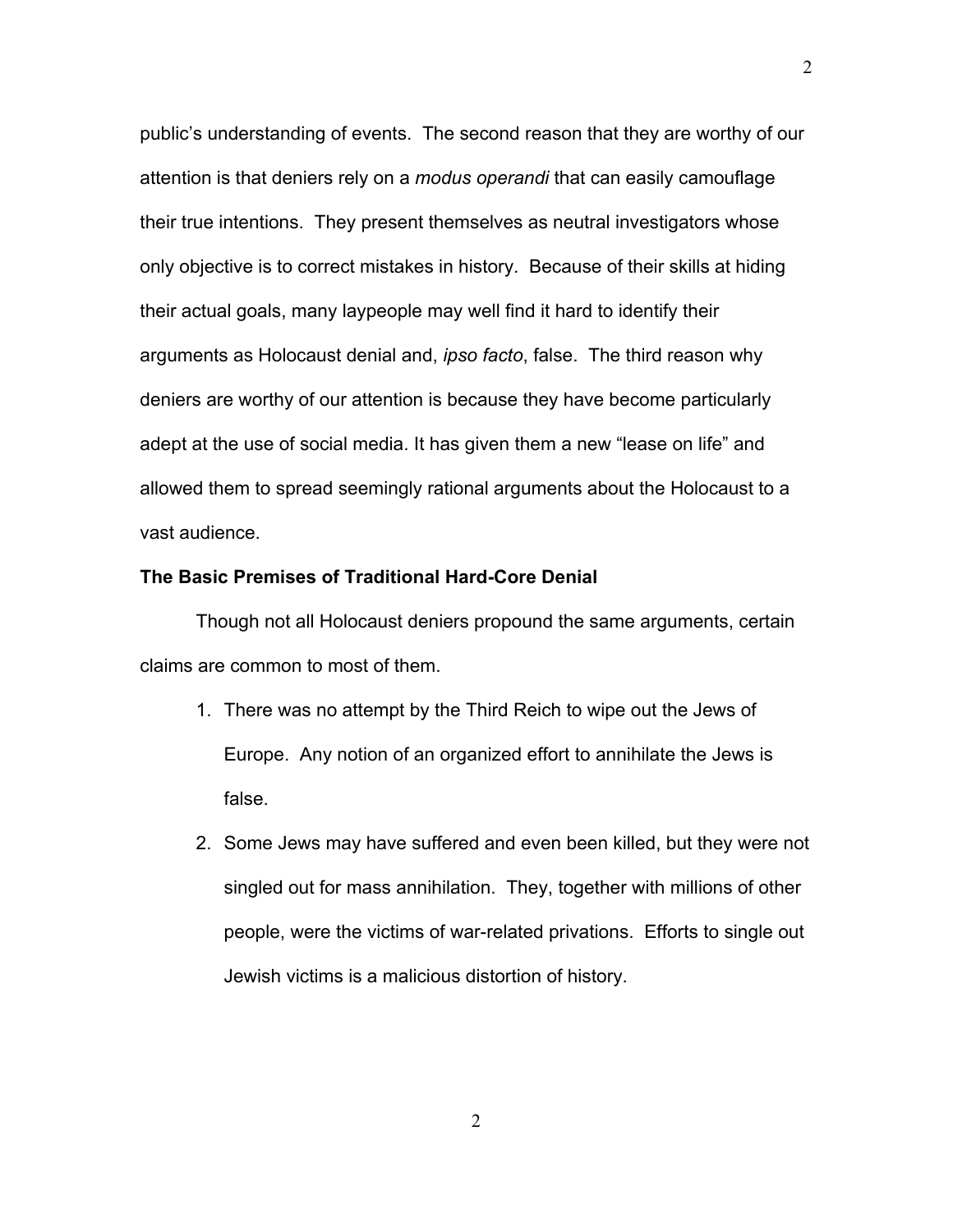- 3. Hitler's Germany was not the instigator of World War II. Responsibility for the war must be shared with the Allies and, even more so, with the Jews.
- 4. Those Jews who were incarcerated in concentration camps were placed there by the Germans for their own protection, to save them from the righteous anger and hostility of German "Aryans."
- 5. The number 6,000,000 is an exaggeration which was fabricated by Jews in the postwar period. The number of Jews actually killed by the Nazis and their allies is at most equal to, but probably smaller than, the number of Germans civilians who were killed in Allied bombing raids.
- 6. Gas chambers are a scientific impossibility. Therefore, the claims that they existed are false. This calumny is used to blacken the Third Reich's and even contemporary Germany's reputation.
- 7. The reason Jews created this myth was to convince the world to give them a state and to win tremendous sums of money from the Germans in the form of reparations.

#### **Explaining Away the Evidence**

Because the Holocaust has the dubious distinction of being the best documented genocide in the world, deniers must find a means of explaining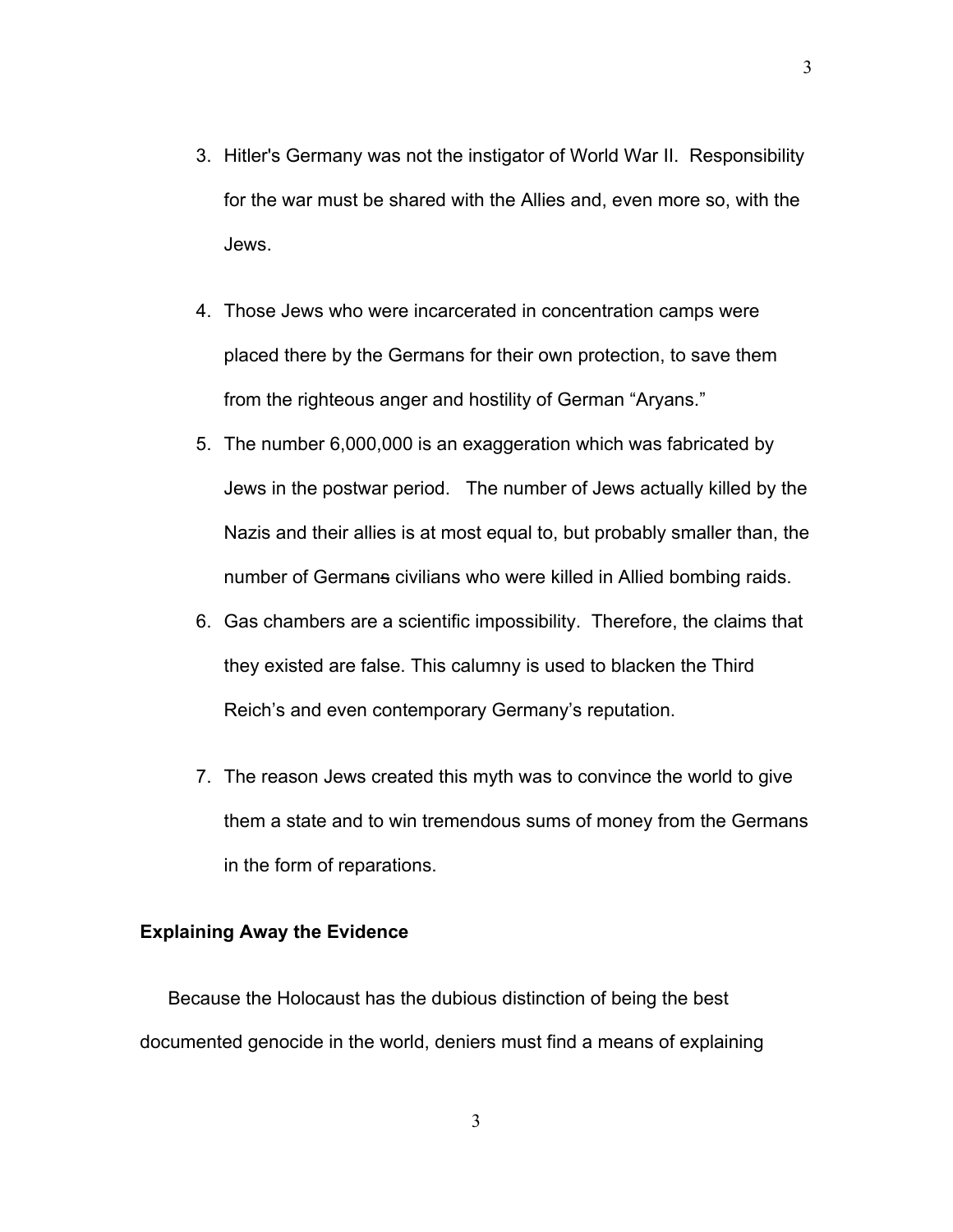away evidence that leaves no doubt about the existence of a genocide. In face of "indisputable" evidence they offer an array of non-sinister explanations. These include, among many others:

- 1. The supposed gas chambers at Auschwitz-Birkenau, for example, were, in fact, air raid shelters. This claim, of course, makes no sense. They were not large enough to accommodate even a fraction of the inmates and they were practically a kilometer from where they SS lived so they could not be for them.
- 2. The cans of Zyklon B gas found in places such as Auschwitz-Birkenau after the war were used for fumigation only and not for genocidal purposes. This claim by deniers illustrates how they take a fact -- Zyklon B *was* used for fumigation – and twist it so that it supports their argument. The fact that Zyklon B was used for fumigation, does not preclude its being used for other purposes, in this case the poisoning of people. It is striking that there was a tremendous spike in orders for the gas exactly at the precise time when the killings were at their height. The increase in orders for the gas can be dovetailed with the rate of killings.

## **Deniers' Tactics**

Deniers demand that they be shown one particular document, particularly an order directly from Hitler authorizing the Holocaust. Ignoring the reams of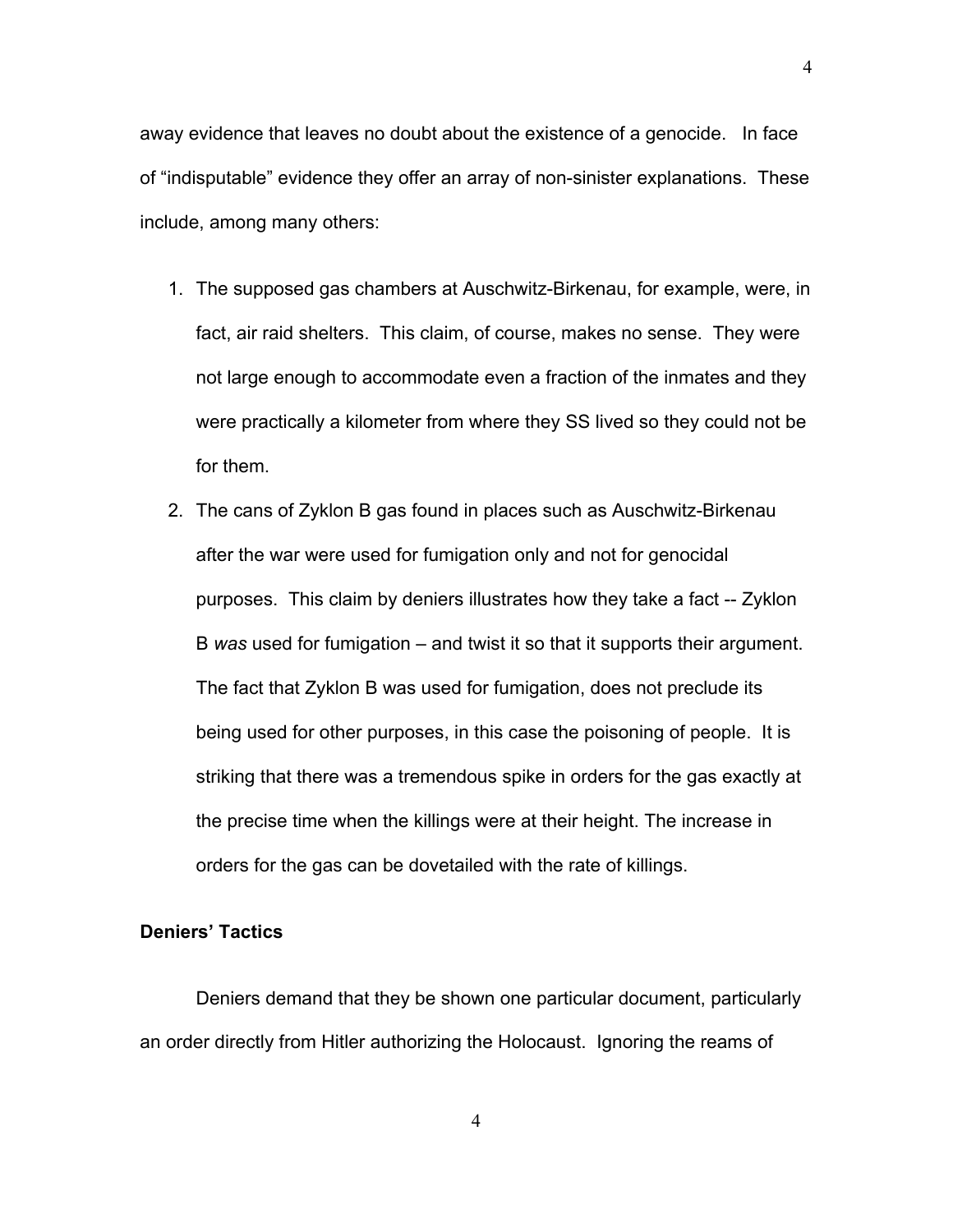other evidence attesting to the Holocaust, deniers insist that the "truth" of the Holocaust is totally dependent on this one document. Unless such a document is produced, deniers argue, there is no proof of the Holocaust.

This is a document which, virtually all historians in the relevant fields agree, probably does not exist. Hitler did not want to affix his signature to such an order especially after the German public was so critical of the T4 program, the killing of those whom the Nazis considered to be "unworthy of life," i.e. handicapped or those afflicted with a genetic disease.

But one not be familiar with the historical data to recognize that reputable historians rarely, if ever, base their conclusions about an event on one document alone, particularly when the event is of this magnitude and when a cache of evidence — from perpetrators, bystanders, and survivors — attest to the event's reality. Deniers also ignore the fact that, given the Nazis intent on maintaining secrecy regarding the "final solution," no incompatibility exists between the actuality of the genocide of European Jewry and the absence of any written orders from Hitler calling for that destruction. Finally, there is, of course, a logical fallacy in this contention by the deniers. Deniers insist that Jews forged the various documents that document the Holocaust. Why then did "the Jews" not simply forge this one document and make sure it was planted in a place where it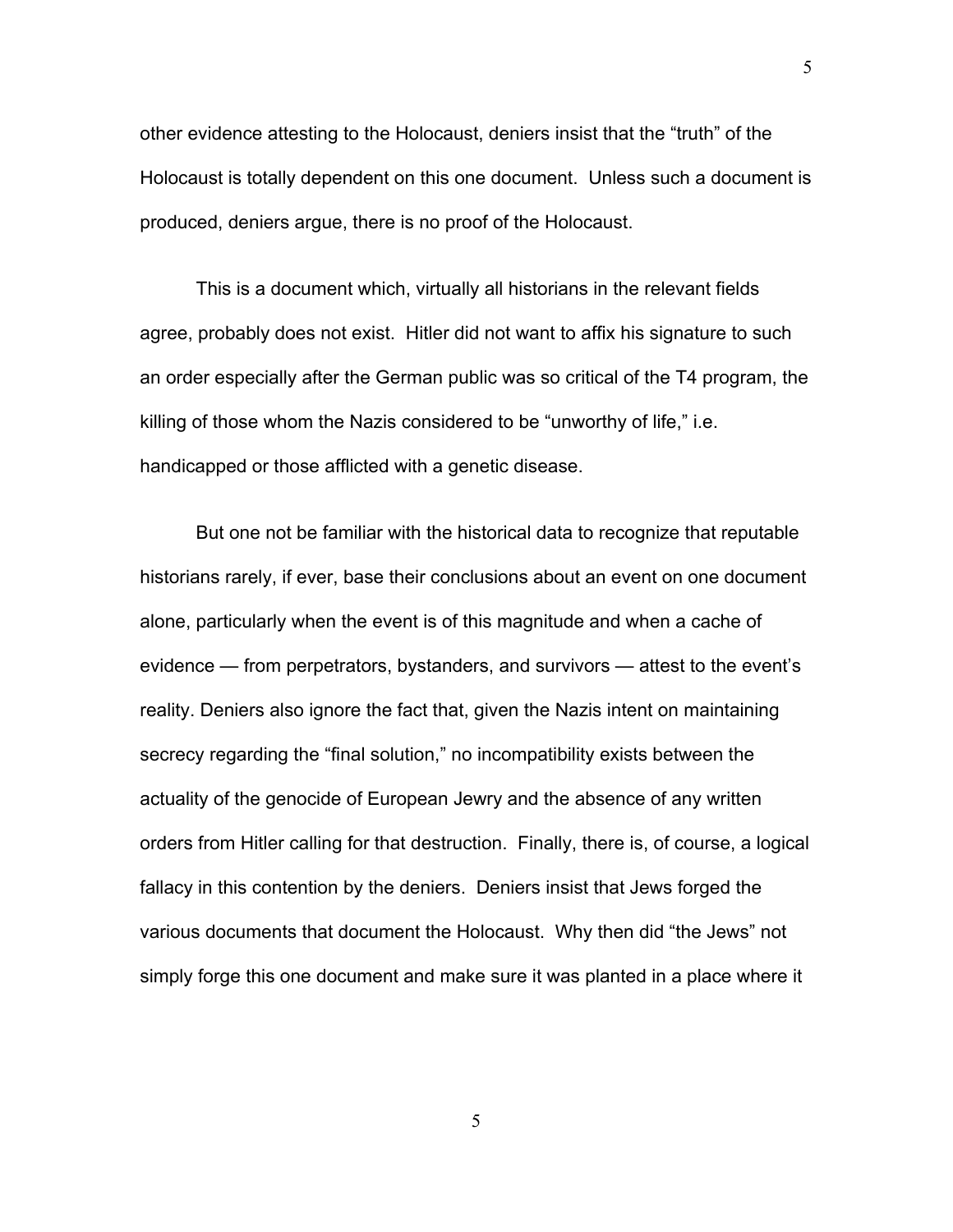would be "discovered" as proof of the existence of a killing program? Doing so would have deprived deniers of their pivotal argument.

Another tactic on which deniers rely is what I call "*im*moral equivalencies." The "myth" of the Holocaust, deniers contend, is a means of camouflaging Allied wrongs. Deniers argue that, not only did the Third Reich not commit this genocide, but the Allies were guilty of crimes of the same, if not more severe, magnitude, than those which Germans are accused of committing. For example, deniers equate the Third Reich's concentration camps with the camps Americans had for American citizens of Japanese descent. As wrong, immoral, and illegal as the latter were, they do not compare in any manner, shape, or form with a Dachau, Buchenwald, Treblinka or Auschwitz-Birkenau.

Deniers often use neutral "evenhanded" language. They will subtly choose language which in and of itself reinforces their claims. For example, deniers will use the word "died," rather than were "murdered," at Auschwitz-Birkenau. Consider Irving's comments in a television documentary that was screened on November 28, 1991. "Look at Auschwitz. About 100,000 people *died* in Auschwitz. Most of them *died* of epidemics, as we now know…." This choice of a verb – died instead of murdered – suggests, of course, that the victims' demise was benign and not part of a genocidal effort.

Ultimately, according to deniers, the Germans were the victims. They endured wartime starvation, invasions, victors' vengeance at Nuremberg, and

6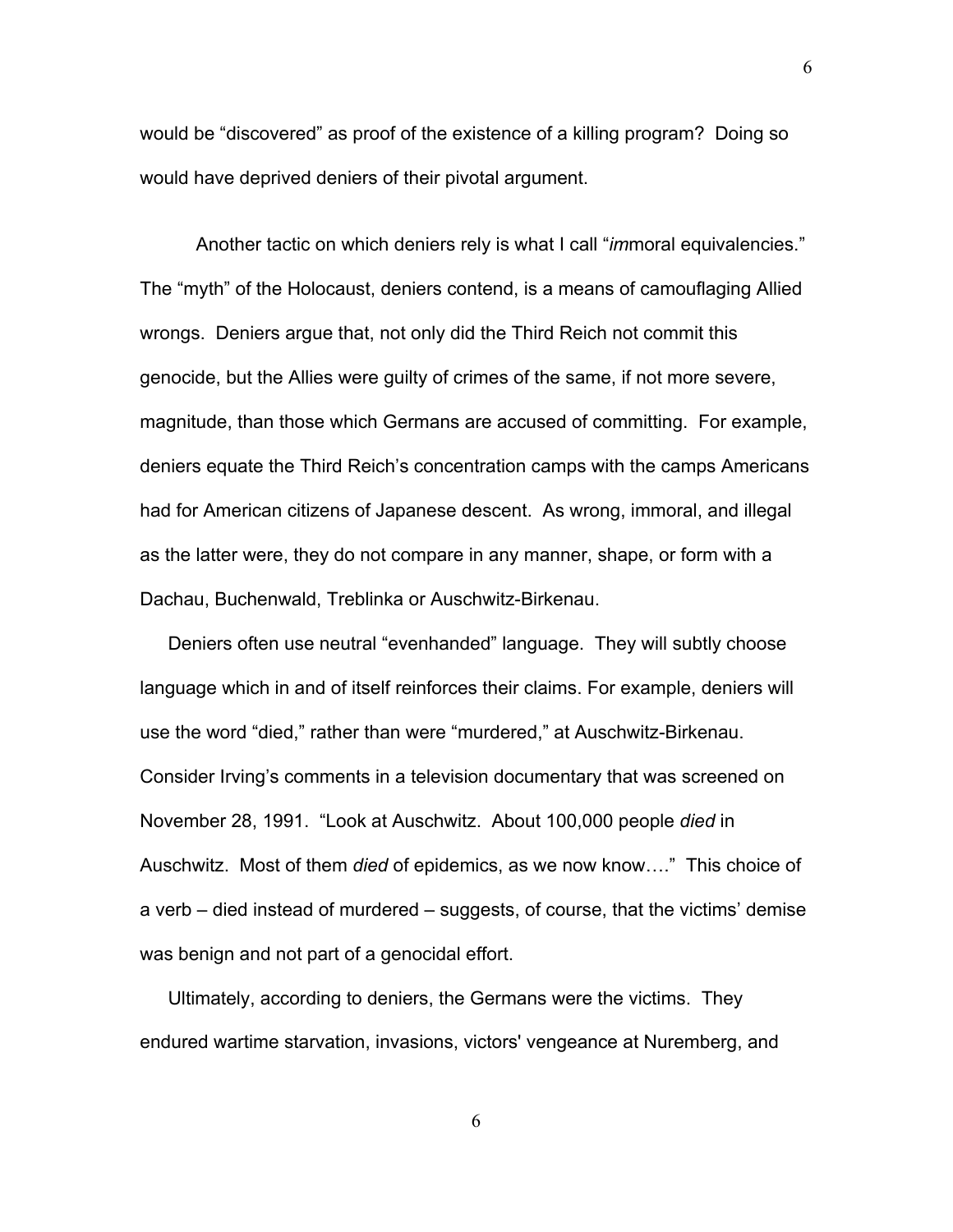brutal occupation by both Soviet and Allied occupiers. Then, in the ultimate miscarriage of justice, it was the Germans who were forced to bear, not just the historical shame, but the financial burden of having committed an act that has become emblematic of the concept of genocide.

Another tactic employed by deniers is to attack sources including those that, in the context of the global history of this genocide, seem relatively insignificant. For example, they argue that the *Diary of Anne Frank* is a bogus document written in ballpoint pen (and therefore written after the war). All their arguments about the *Diary* have been extensively and conclusively answered by Netherlands State Institute for War Documentation and published in The *Diary of Anne Frank: The Critical Edition*. The question remains: why do they place such emphasis on a young girl's diary? Because the *Diary* is, not only the entry point for so many young people into the history of this genocide, but has become as emblematic of the Holocaust as the gas chambers at Auschwitz-Birkenau. Deniers are convinced that, if they can somehow create doubts about the authenticity of the *Diary,* they can then create doubts about the entire historical event. Similarly, they try to sow seeds of doubt around the experiences endured by other survivors, finding small flaws in their rendition of events.

## **EXTREMISM POSING AS RATIONAL DISCOURSE:**

At the outset of this presentation, I noted that, though I initially laughed when I learned that there was such a thing as "Holocaust denial," I changed my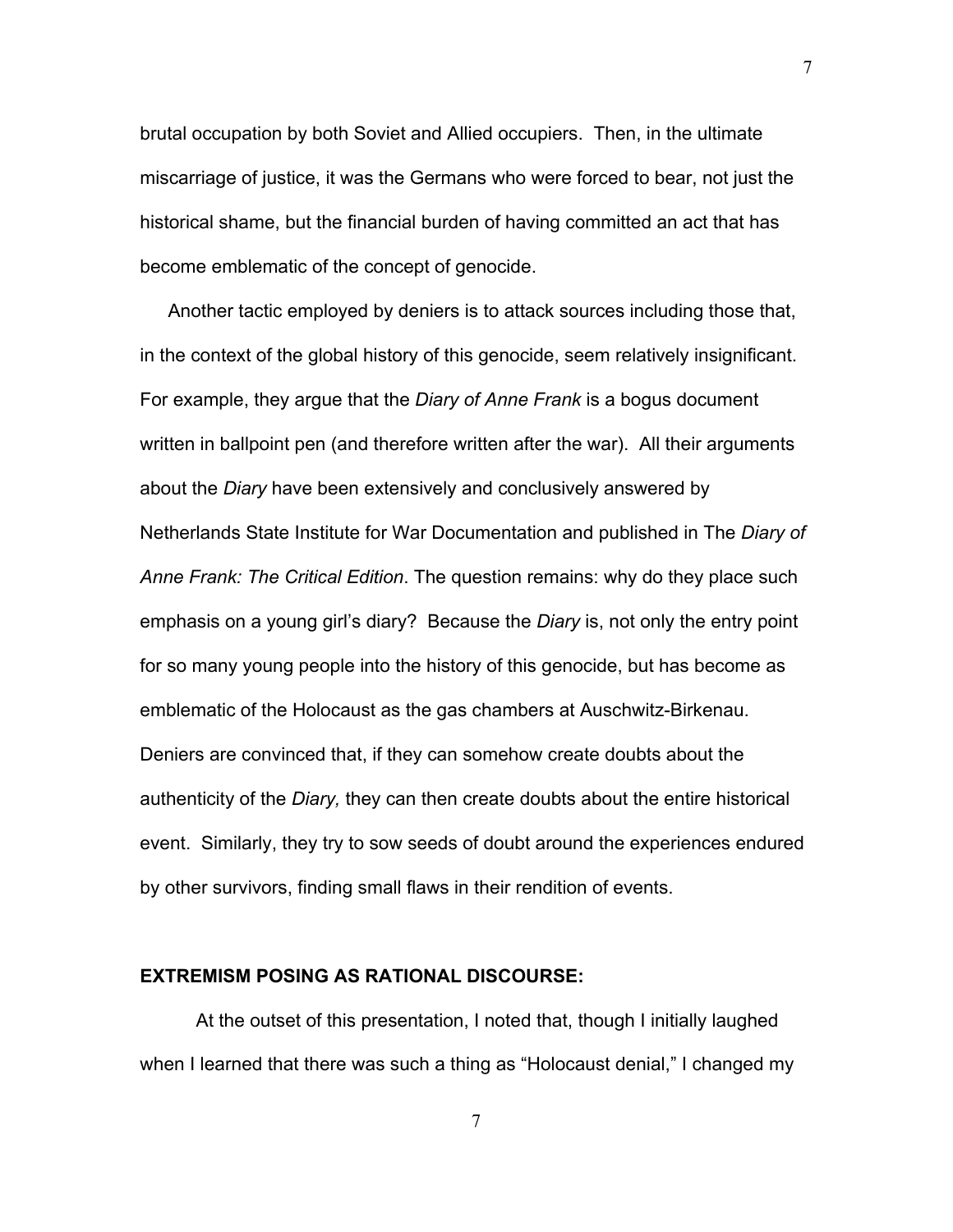opinion after delving into a study of deniers. The reason for this change was not due to the arguments they make. I knew those were false. Nor, did I fear deniers because they were making tremendous inroads on public opinion and were convincing broad numbers of people that the Holocaust was a myth. It was their tactics, that convinced me to consider a serious threat. I noted how their tactics had evolved from the period immediately following World War II until the late 1970s. Holocaust denial has been extant since the immediate aftermath of the war. In the initial years after the war most deniers were overt neo-Nazis – or just plain Nazis -- who celebrated Hitler's birthday with cake and ice cream and openly sought his rehabilitation. Their denial was linked to their adulation of Hitler and the Third Reich. These deniers were so far on the fringe of the political spectrum as to appear to most people to be complete outliers. In the 1970s deniers began to adopt a different approach, one that enhanced their potential impact. This new approach allowed deniers to camouflage their true intentions. Gone were the SS-like uniforms, the *Siege Heli* salutes, and meeting halls bedecked with swastikas in the halls where they meet. In their stead were institutions, publications, and individuals, all of which projected a balanced academic veneer. Their preferred name, "revisionists," was designed to suggest that they simply wish to revise "mistakes" in history. The institute they established had a name that suggested it was a dull scholarly enterprise, the Institute for Historical Review. The name of their journal did the same, the *Journal for Historical Review*. The programs for their gatherings and

8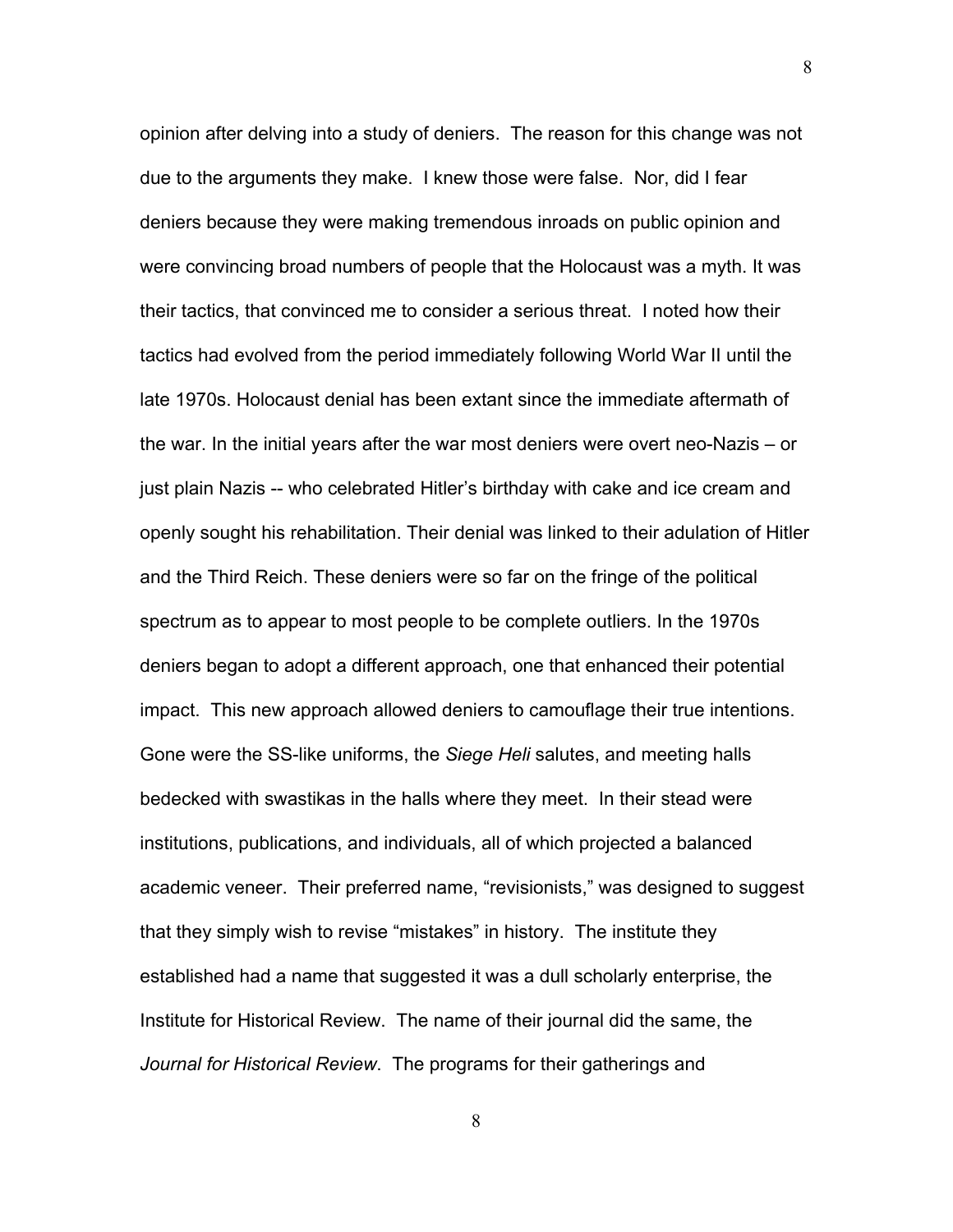conferences suggested that these were mundane academic confabs. But when one looked beneath the surface, one found there the same extremism, antisemitism, and racism. Nothing in the names or their external demeanor suggested their real agenda.

# **COUNTERING DENIERS' CLAIMS**

There are a number of approaches to countering deniers' claims. The most obvious one is to rely on the myriad of documents that prove their claims to be utterly false. One can also use basic logic to demonstrate the basic fallacy in Holocaust denial. For deniers to be correct in their contention that the Holocaust was a myth, who must be wrong? The victims, those who say, *"This is my story; this is what happened to me."* But it is not only the victims who must be wrong in order for deniers to be right. The bystanders, including the Poles in villages near the camps, watched the trains enter the camps day after day filled with people and leave empty. There were Germans such as the industrialist Eduard Schulte, the head of a mining company that had a branch near Auschwitz-Birkenau and who learned from SS officers what was taking place in the camp. He gave the information on the gassing to the representative of the World Jewish Congress in Switzerland, Gerhard Riegner. But these were not the only eyewitnesses. Scores of eyewitnesses on the eastern front, where the German *Einsatzgruppen* together with local militia murdered approximately 1,000,000 Jews, have given precise and detailed testimony about the genocide.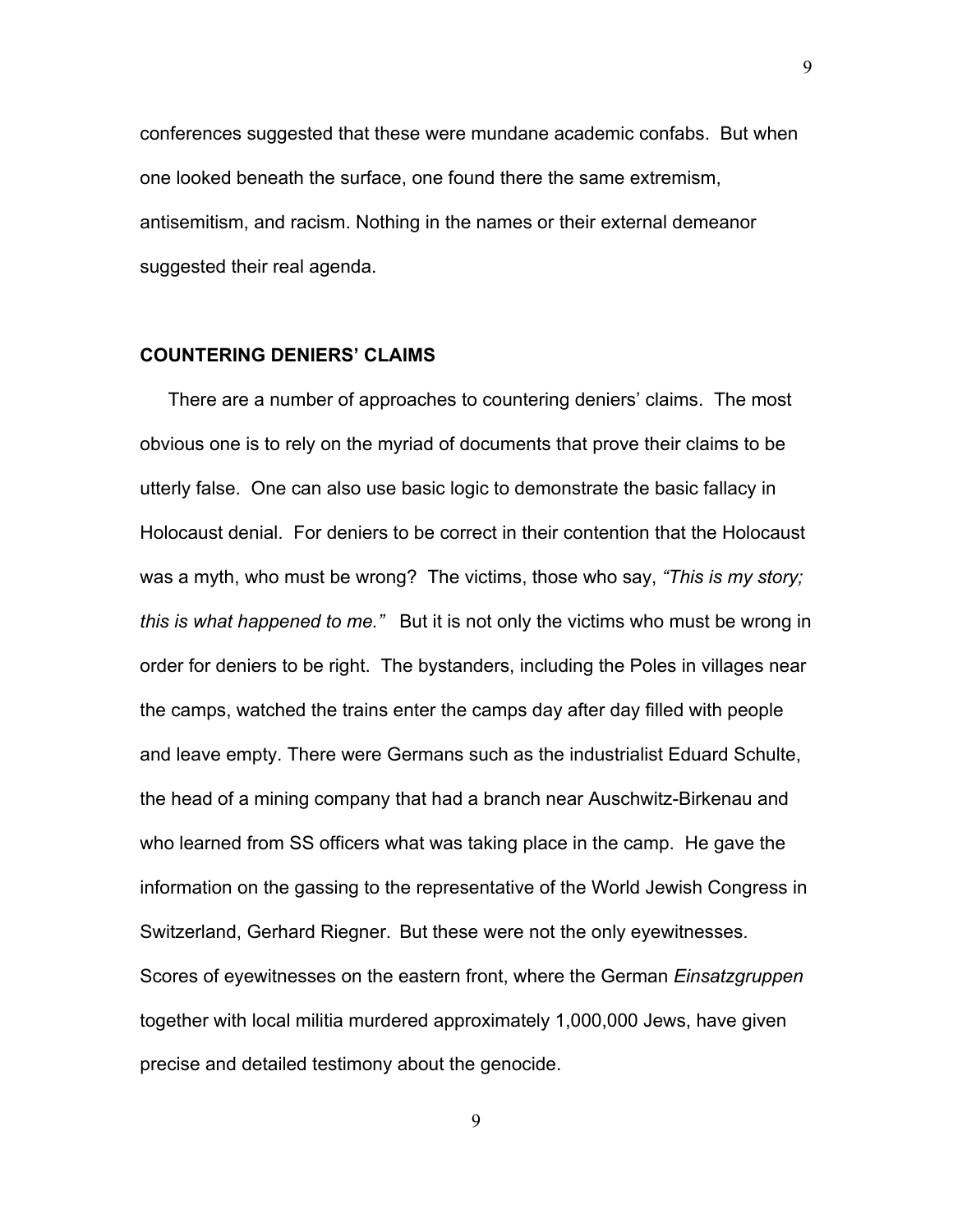Who also would have to be wrong? The thousands of historians who work on this topic, including North American, European, Israeli, South American, Australian, and Asian, among others. They would all have had to either been duped or they would have to be part of the very conspiracy itself. It beggars the imagination to think that these historians and other scholars have all been fooled by this charade.

And yet, there is one additional source that must be wrong in order for the deniers' assertions to be right. I speak, of course, of the perpetrators. In fact, from a deductive or forensic perspective, this last source may be the most critically important. The perpetrators are, of course, those best situated to challenge or to buttress the deniers' claims. In fact, their testimony is more powerful than that of the victims because, as in all legal systems, the perpetrator's admission of guilt has more clout than the victim's accusation. How can deniers explain that, in not one war crimes trial since the end of World War II has a perpetrator of any nationality denied that these events occurred? They may have said "I was forced to kill," but not one asserted that it did not happen. In fact, not only have perpetrators not denied that it happened, but they have provided some of the most critical historical detail about the killing process. Deniers attempt to shed doubt on these German admissions of guilt by arguing that these perpetrators were in Allied hands as prisoners of war when they admitted to the crime of genocide. According to deniers, the Allies, acting at the behest of the Jews, forced the German POWs to make these admissions. But

10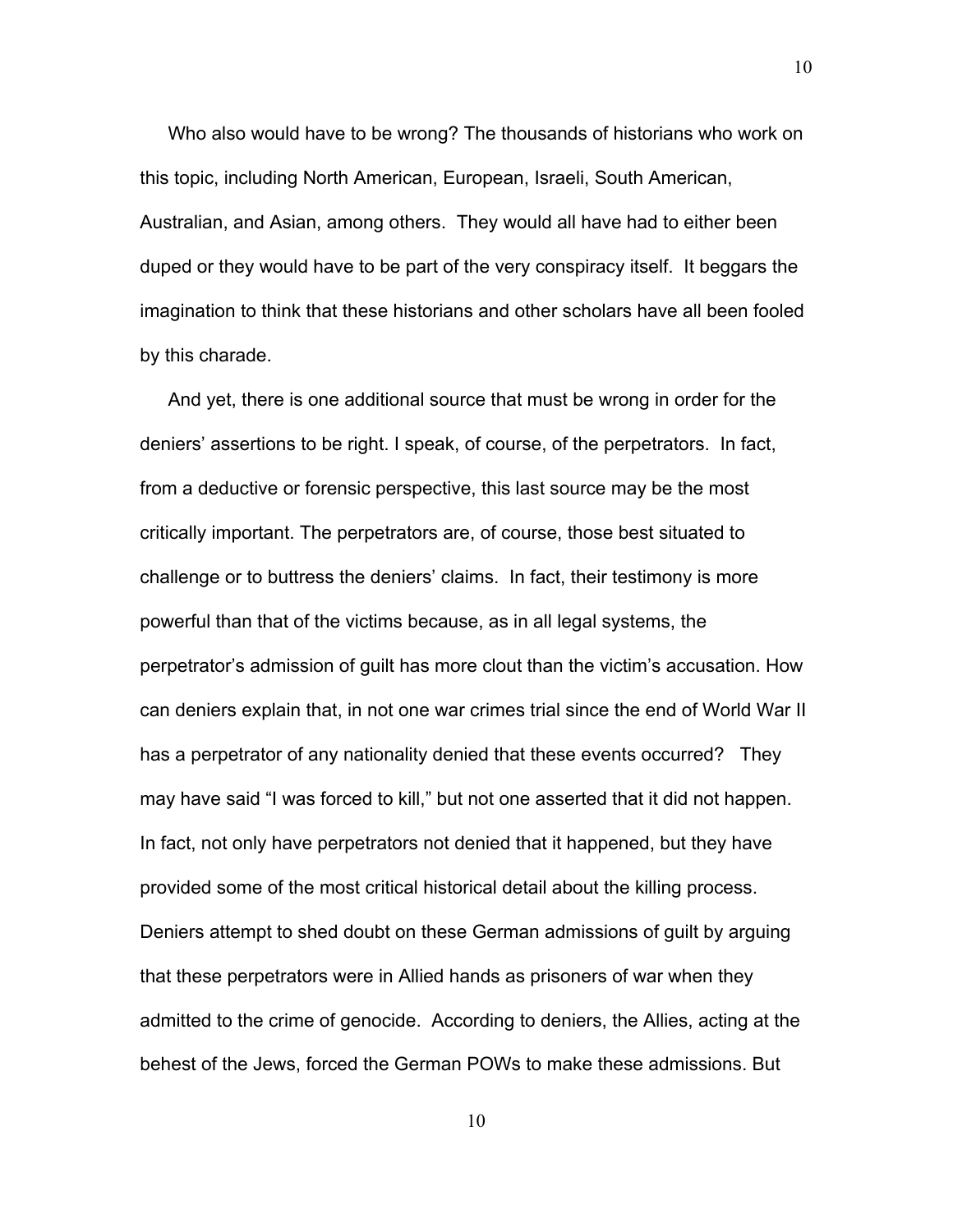what precisely could the Allies have threatened them with that was worse than the punishment they would have faced as a result of their admissions of guilt? (Did their captors say, "I will kill you unless you admit to having committed mass murder"?) Had the perpetrators confessed to such wrongdoings it would have guaranteed that they would be severely punished. In short, there was nothing their captors could do to them. Conspiracy theorists are, of course, not interested in being bound by such logic.

Why, if Germany was innocent of this massive crime, did it accept this financial and moral burden after the war? Deniers contend that Jews were so successful in spreading the myth of the Holocaust and in planting evidence, that Germany had no choice but to accept the burden of guilt despite being innocent*.* The Jews, deniers will argue, made it clear to Germany that acknowledging guilt for this horrific crime was the only way it could be readmitted to the family of civilized nations. Here too there is a logical fallacy in deniers' claims. German leaders surely must have recognized that, admitting responsibility for an unprecedented genocidal attempt to wipe out an entire people from one end of a continent to the other and beyond, would impose upon their country a hideous legacy. They would be admitting, falsely according to deniers, to having committed an unprecedented criminal act. And this is precisely what happened. in order to be accepted into the family of nation, the Germans accepted responsibility for a horrific and unprecedented crime, one, that deniers argue, they did not do.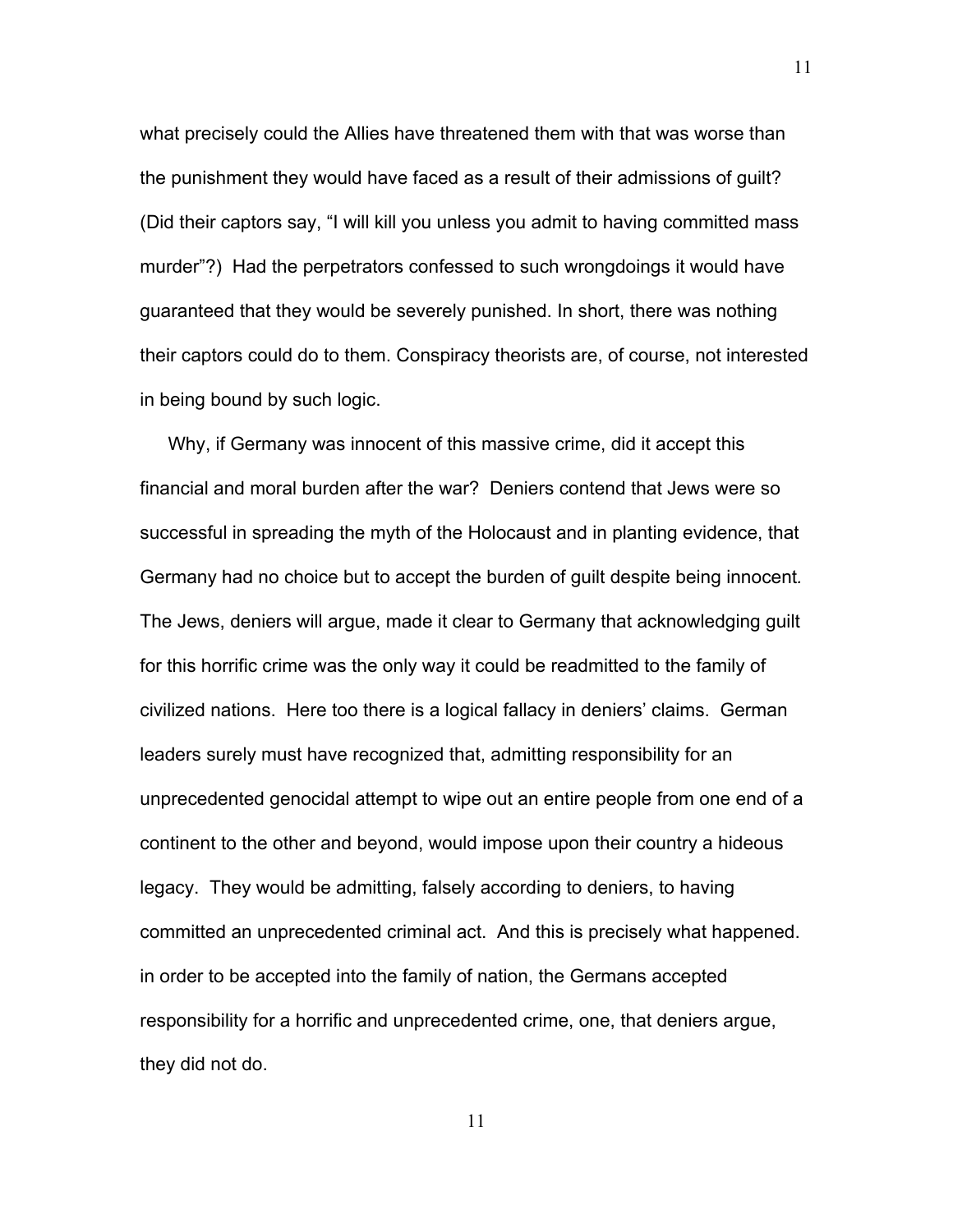Deniers claim that many of the myriad of documents that attest to the mass killing of Jews were forged. But forging and planting those documents would have been an exceptionally difficult, if not impossible, task. Official German documents from the period bear identification numbers, file designations, and a series of other extensive markings. A forged document would have had to bear a number that corresponded to those that preceded it and followed it in the file. The forged document would have had to be in the same typeface and have the same strength typewriter ribbon. (Most people under the agree of 40 have no conception of what that is.) Moreover, copies of the same document would have had to have been planted in other files. For example, a letter would have had to have been placed in the recipient's file and a copy of the letter in the sender's file. In short, documents of this nature cannot be created out of thin air and produced *en masse.*

The list of illogical arguments goes on. Deniers contend that had the Third Reich, a regime they consider to be the epitome of efficiency and power, wished to murder all the Jews it would have ensured that no witnesses remained alive to attest to the existence of death camps and the genocide. Therefore, deniers conclude, the very fact that there were "survivors" alive at the end of the war, constitutes proof that there was no genocide. Had there been a genocide, the Nazis would never have allowed witnesses to survive. One need not be familiar with any of the documentary evidence to identify this argument's inherent fallacy. The deniers' argument is premised on the notion that the Third Reich succeeded

12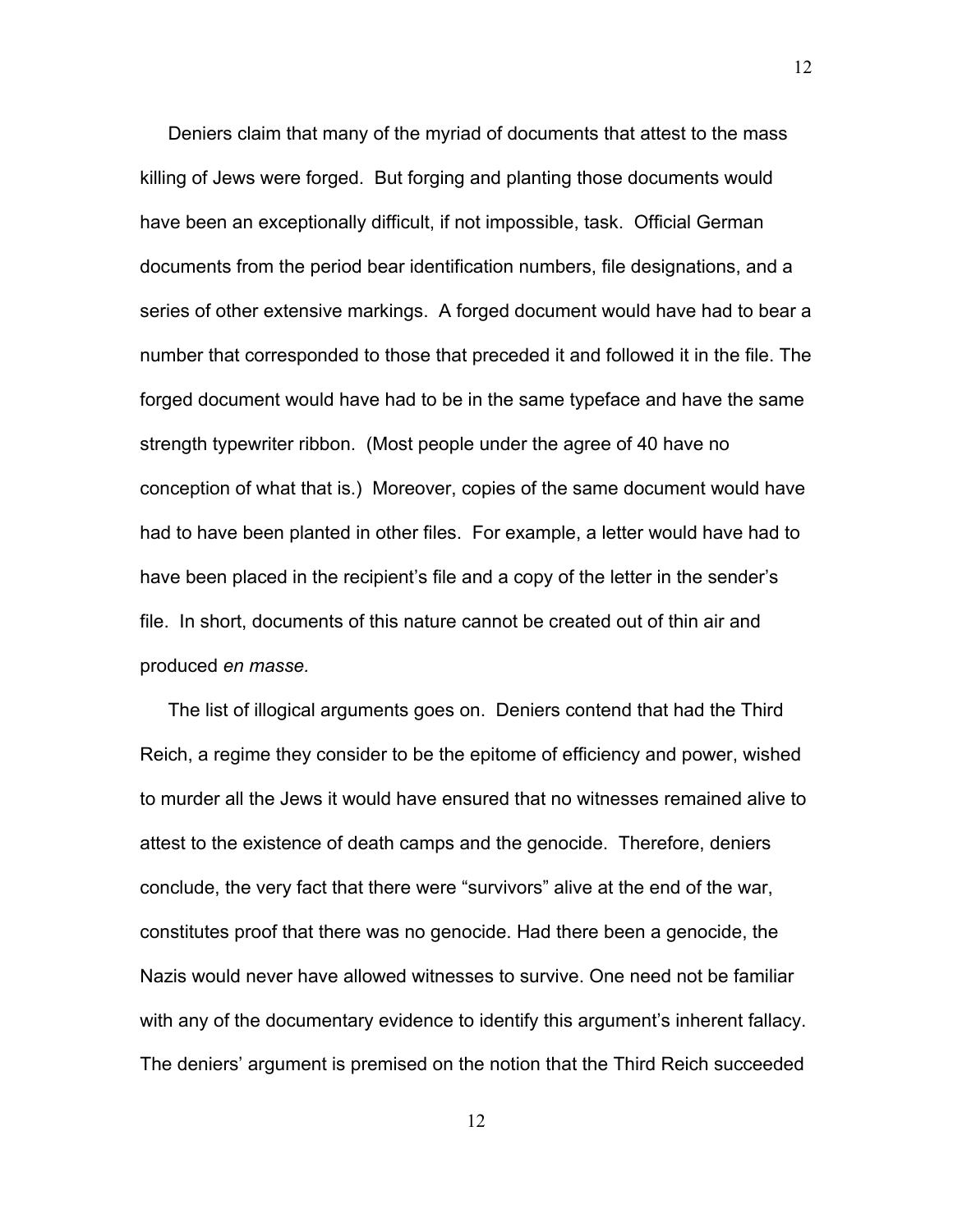at all it attempted to do and it would never have been so slipshod as to leave witnesses alive. The problem with this claim is Germany was also intent on winning the war. Yet, it lost. Therefore, the assumption that the Third Reich succeeded at all it set out to do is an entirely false premise. Anything that follows from that premise is equally false.

### **Responding to Holocaust Deniers: Forensic Strategies**

In defending the libel charges against me brought by David Irving, my legal teach had the option of two different forensic strategies. Here too, we had to choose the most efficacious way of countering deniers' spurious arguments. We could have set before the court the massive documentary, material, and testimonial evidence of the Holocaust in order to conclusively prove what happened. I call this the affirmative approach, i.e. one is affirming the facts of the Holocaust. However, that strategy would have created a level playing field, a debate about the Holocaust. The historical documentation we submitted to the court would have been poised against Irving and other deniers' lies and distortions. We did not doubt that we could demonstrate that these documents were genuine. However, that effort would have turned the courtroom into a venue for a debate about the existence of the Holocaust.

My lawyers and I agreed, that, while there is much to debate *about* the Holocaust, there is no room to debate whether it happened or not. The Holocaust itself should be a matter of extensive research. That research should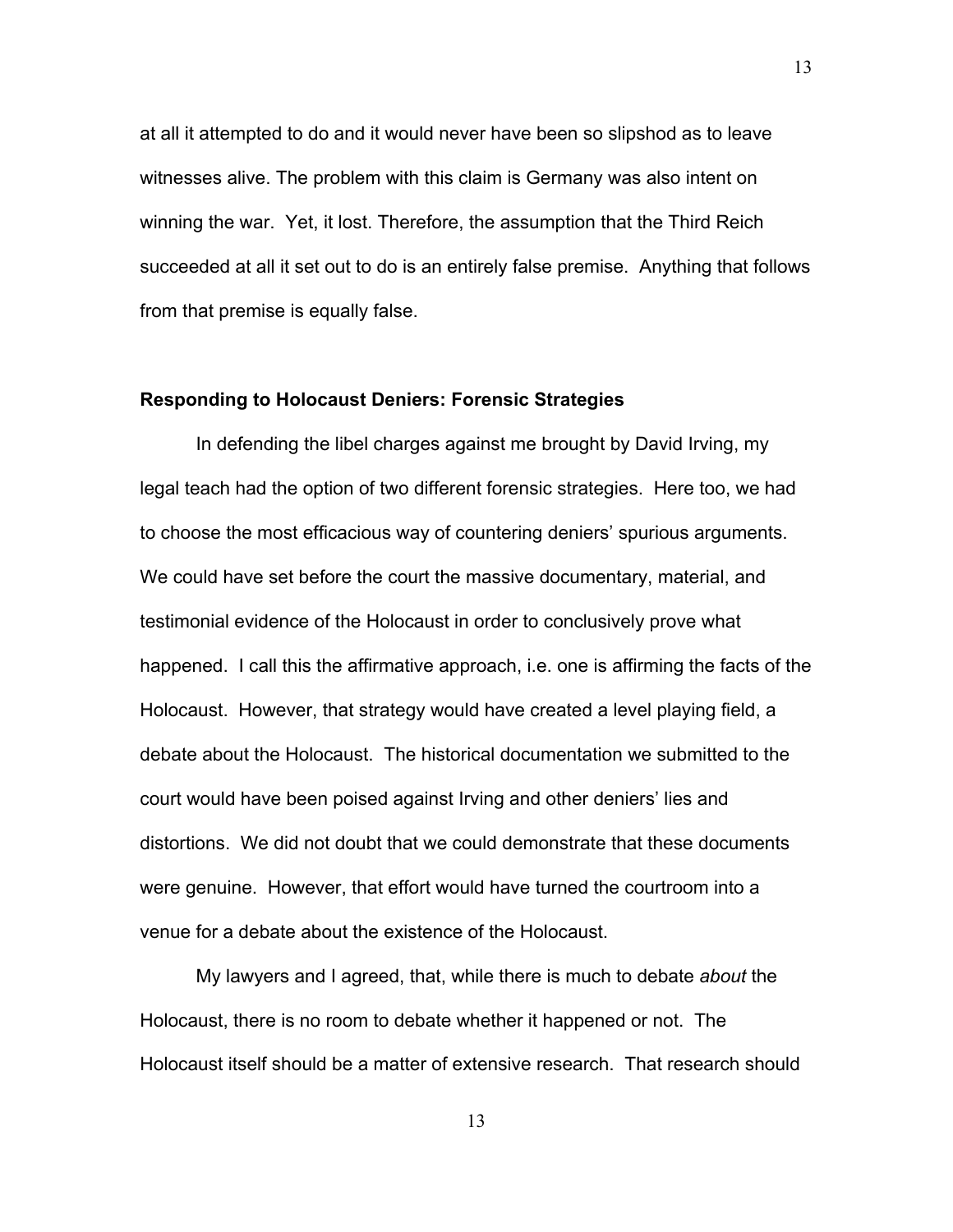be and is the subject of debate among scholars. But the existence of the Holocaust itself is not a matter of debate. We do not debate whether World War II happened or whether the earth is flat.

Unwilling to allow the court to become the venue for such a debate, we chose another route. Since the UK legal system placed the burden of proof was on the defendant, we had to prove that what I said about him was true, i.e. that he was a denier and a falsifier of history. We did this by following his footnotes back to the sources and demonstrating that virtually every claim he made about the non-existence of the Holocaust was predicated on some sort of invention, distortion, or outright lie. He changed dates, altered the sequence of events, quoted incorrectly, and engaged in all sorts of other evidentiary distortions. In sum, rather than prove to the court *what* happened, we conclusively proved that what David Irving said happened *did not* happen. We pulled the ground out from his and, by extension, other deniers' major claims by showing that their so-called proofs were based on lies, inventions, and distortions.

We won a decisive victory. The judge found David Irving to be a liar and denier, who promulgated a tendentious view of history. The judge was convinced that Irving's account of history "flies in the face of the available evidence." It was so "perverse" and "egregious" that his claims could not be "inadvertent" mistakes on his part." In other words, these were not the type of errors that all authors make when writing books. They were deliberate falsifications designed to cast the Holocaust as a myth.